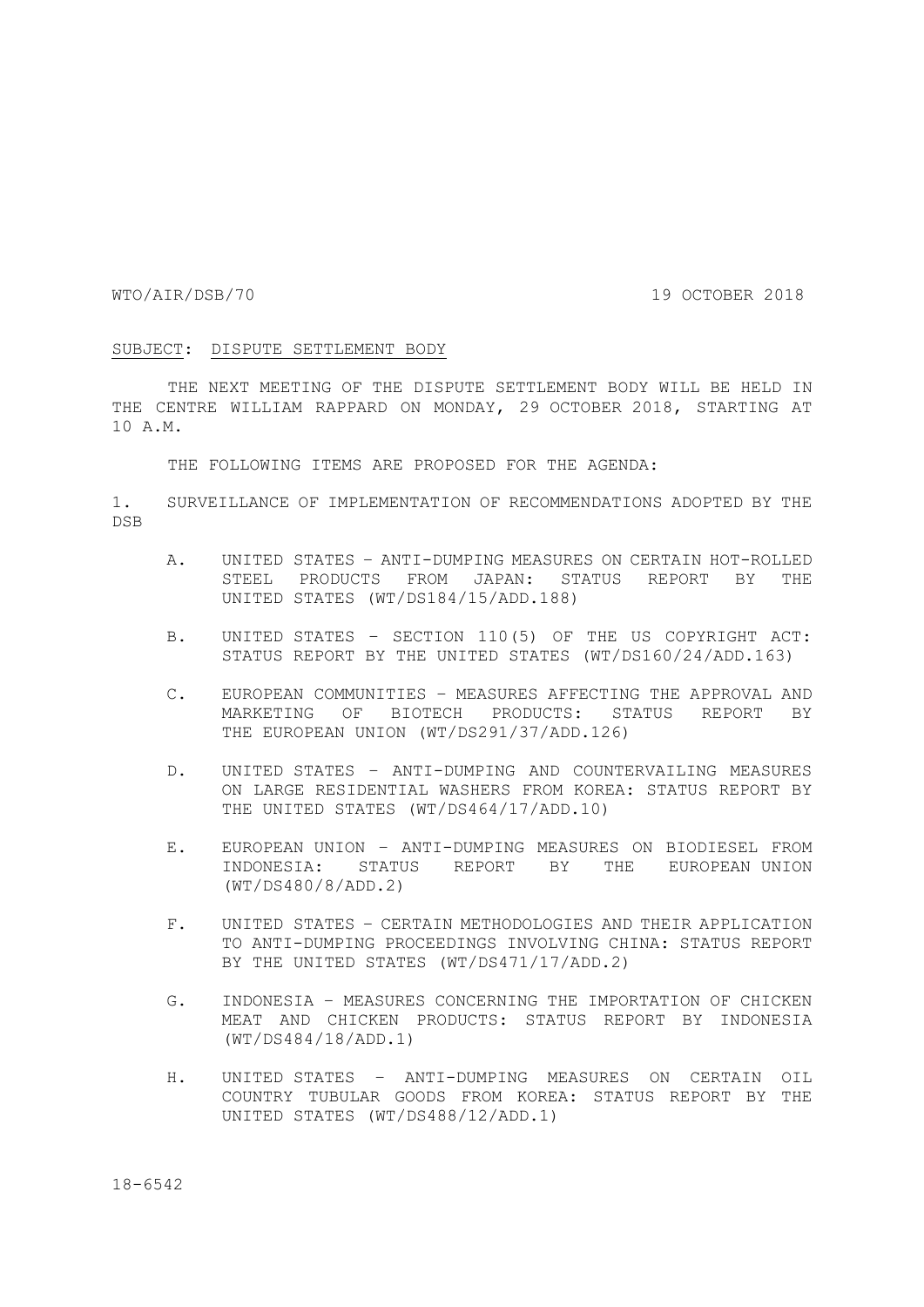2. UNITED STATES – CONTINUED DUMPING AND SUBSIDY OFFSET ACT OF 2000: IMPLEMENTATION OF THE RECOMMENDATIONS ADOPTED BY THE DSB

A. STATEMENT BY THE EUROPEAN UNION

3. EUROPEAN COMMUNITIES AND CERTAIN MEMBER STATES – MEASURES AFFECTING TRADE IN LARGE CIVIL AIRCRAFT: IMPLEMENTATION OF THE RECOMMENDATIONS ADOPTED BY THE DSB

A. STATEMENT BY THE UNITED STATES

4. STATEMENT BY THE UNITED STATES CONCERNING THE ISSUANCE OF ADVISORY OPINIONS ON ISSUES NOT NECESSARY TO RESOLVE A DISPUTE

5. PAKISTAN – ANTI-DUMPING MEASURES ON BIAXIALLY ORIENTED POLYPROPYLENE FILM FROM THE UNITED ARAB EMIRATES

A. REQUEST FOR THE ESTABLISHMENT OF A PANEL BY THE UNITED ARAB EMIRATES (WT/DS538/2)

6. KOREA – SUNSET REVIEW OF ANTI-DUMPING DUTIES ON STAINLESS STEEL BARS

A. REQUEST FOR THE ESTABLISHMENT OF A PANEL BY JAPAN (WT/DS553/2)

7. RUSSIAN FEDERATION – MEASURES ON THE IMPORTATION OF LIVE PIGS, PORK AND OTHER PIG PRODUCTS FROM THE EUROPEAN UNION

A. RECOURSE TO ARTICLE 21.5 OF THE DSU BY THE EUROPEAN UNION: REQUEST FOR THE ESTABLISHMENT OF A PANEL (WT/DS475/21)

8. CHINA – CERTAIN MEASURES CONCERNING THE PROTECTION OF INTELLECTUAL PROPERTY RIGHTS

- A. REQUEST FOR THE ESTABLISHMENT OF A PANEL BY THE UNITED STATES (WT/DS542/8)
- 9. UNITED STATES CERTAIN MEASURES ON STEEL AND ALUMINIUM PRODUCTS
	- A. REQUEST FOR THE ESTABLISHMENT OF A PANEL BY CHINA (WT/DS544/8)
- 10. UNITED STATES CERTAIN MEASURES ON STEEL AND ALUMINIUM PRODUCTS
	- A. REQUEST FOR THE ESTABLISHMENT OF A PANEL BY THE EUROPEAN UNION (WT/DS548/14)
- 11. UNITED STATES CERTAIN MEASURES ON STEEL AND ALUMINIUM PRODUCTS
	- A. REQUEST FOR THE ESTABLISHMENT OF A PANEL BY CANADA (WT/DS550/11)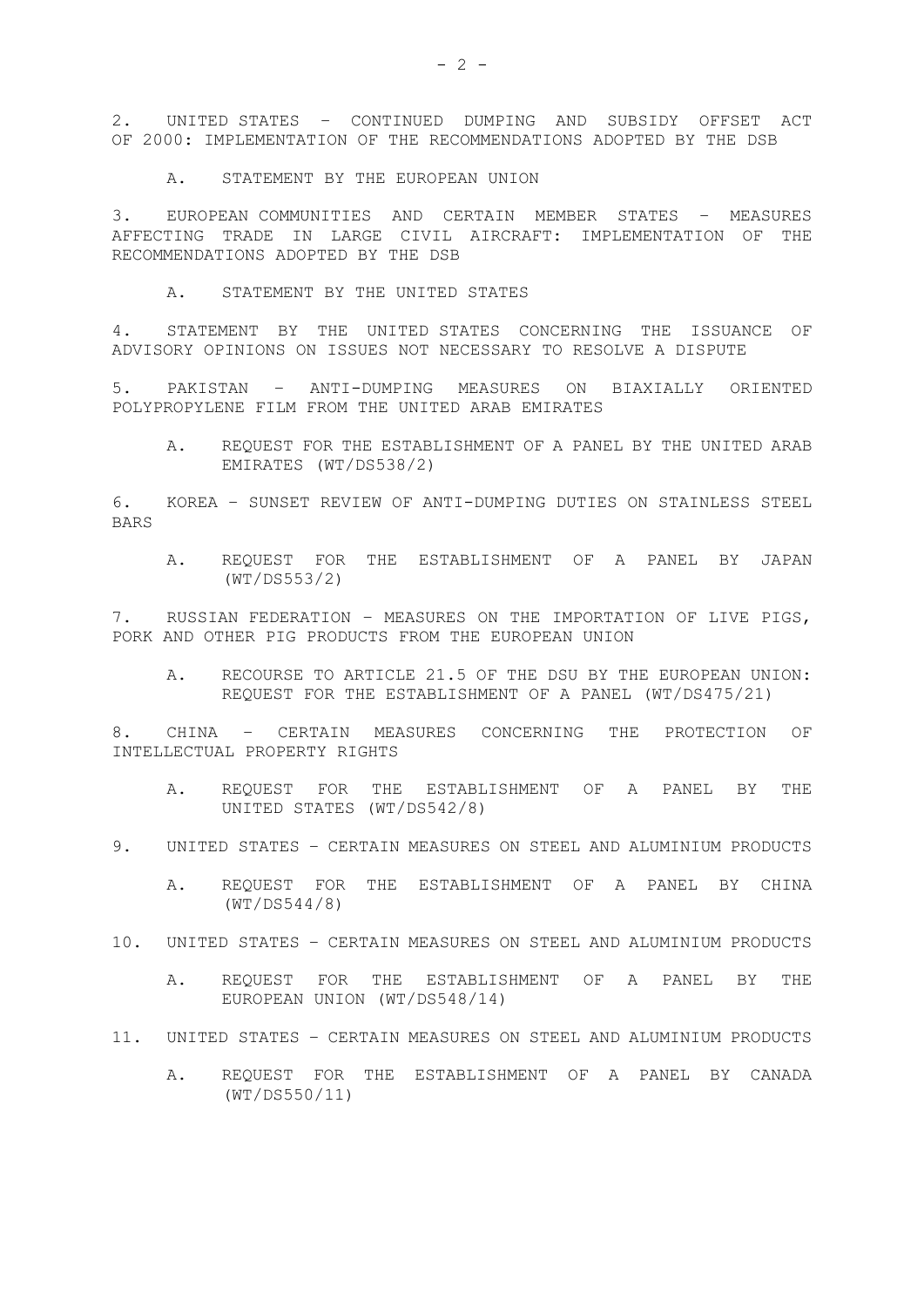- 12. UNITED STATES CERTAIN MEASURES ON STEEL AND ALUMINIUM PRODUCTS
	- A. REQUEST FOR THE ESTABLISHMENT OF A PANEL BY MEXICO (WT/DS551/11)
- 13. UNITED STATES CERTAIN MEASURES ON STEEL AND ALUMINIUM PRODUCTS
	- A. REQUEST FOR THE ESTABLISHMENT OF A PANEL BY NORWAY (WT/DS552/10)
- 14. UNITED STATES CERTAIN MEASURES ON STEEL AND ALUMINIUM PRODUCTS
	- A. REQUEST FOR THE ESTABLISHMENT OF A PANEL BY THE RUSSIAN FEDERATION (WT/DS554/17)

15. CANADA – ADDITIONAL DUTIES ON CERTAIN PRODUCTS FROM THE UNITED STATES

A. REQUEST FOR THE ESTABLISHMENT OF A PANEL BY THE UNITED STATES (WT/DS557/2)

16. CHINA – ADDITIONAL DUTIES ON CERTAIN PRODUCTS FROM THE UNITED STATES

A. REQUEST FOR THE ESTABLISHMENT OF A PANEL BY THE UNITED STATES (WT/DS558/2)

17. EUROPEAN UNION – ADDITIONAL DUTIES ON CERTAIN PRODUCTS FROM THE UNITED STATES

A. REQUEST FOR THE ESTABLISHMENT OF A PANEL BY THE UNITED STATES (WT/DS559/2)

18. MEXICO – ADDITIONAL DUTIES ON CERTAIN PRODUCTS FROM THE UNITED STATES

- A. REQUEST FOR THE ESTABLISHMENT OF A PANEL BY THE UNITED STATES (WT/DS560/2)
- 19. UNITED STATES CERTAIN MEASURES ON STEEL AND ALUMINIUM PRODUCTS
	- A. REQUEST FOR THE ESTABLISHMENT OF A PANEL BY TURKEY (WT/DS564/15)

20. APPELLATE BODY APPOINTMENTS: PROPOSAL BY ARGENTINA; AUSTRALIA; THE PLURINATIONAL STATE OF BOLIVIA; BRAZIL; CANADA; CHILE; CHINA; COLOMBIA; COSTA RICA; DOMINICAN REPUBLIC; ECUADOR; EGYPT; EL SALVADOR; THE EUROPEAN UNION; GUATEMALA; HONDURAS; HONG KONG, CHINA; ICELAND; INDIA; INDONESIA; ISRAEL; KAZAKHSTAN; KOREA; MEXICO; NEW ZEALAND; NICARAGUA; NORWAY; PAKISTAN; PANAMA; PARAGUAY; PERU; THE RUSSIAN FEDERATION; SINGAPORE; SWITZERLAND; THE SEPARATE CUSTOMS TERRITORY OF TAIWAN, PENGHU, KINMEN AND MATSU; TURKEY; UKRAINE; URUGUAY; THE BOLIVARIAN REPUBLIC OF VENEZUELA AND VIET NAM (WT/DSB/W/609/REV.5)